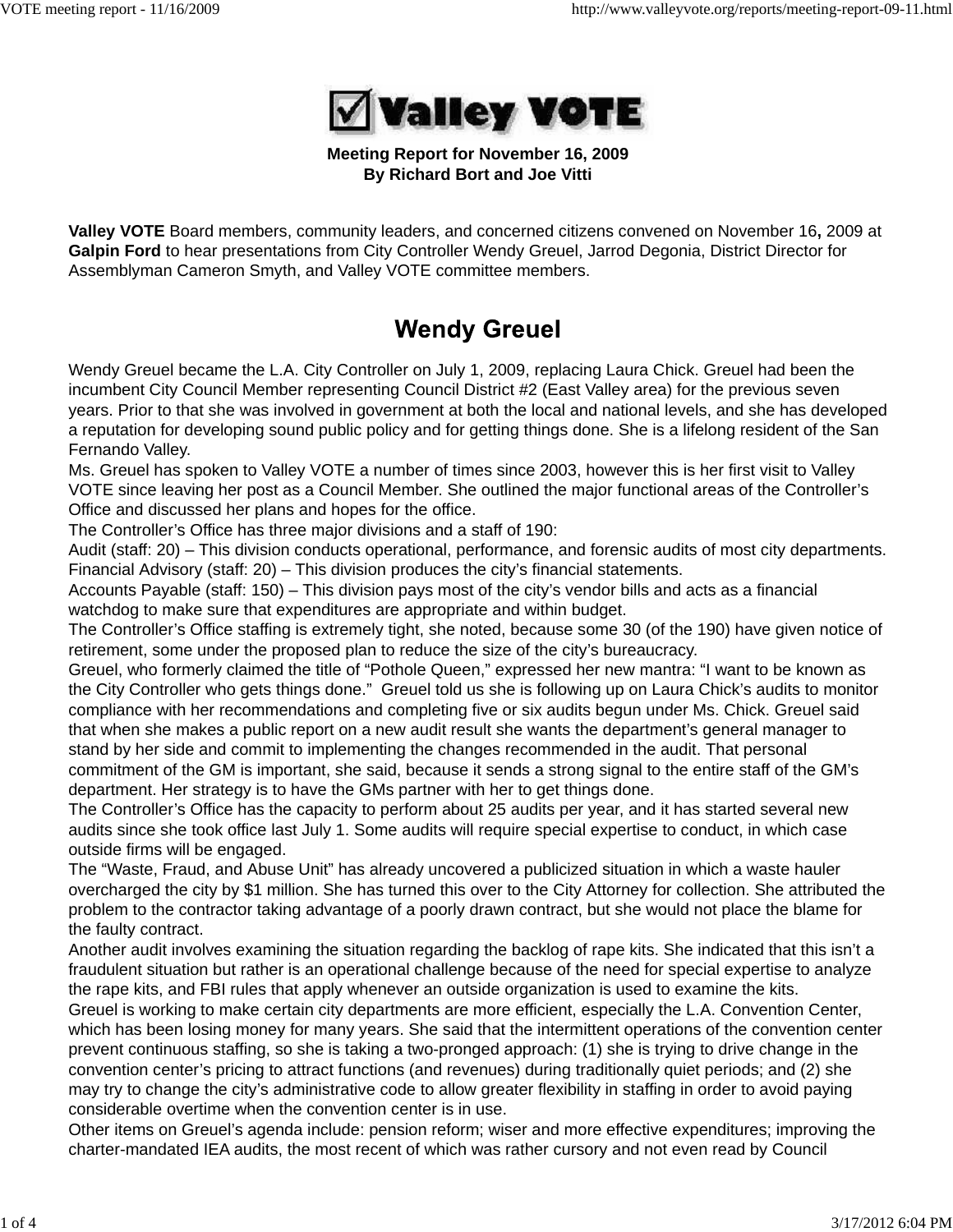members; reduction of the number of toll-free phone lines and shifting that call volume to the city's "311" line, as well as reduction of many unused telephone lines; study of usage of city-owned vehicles; and "green audits" to monitor the city's progress toward the goal of increasing "green power" to 20 percent by 2010.

**Wendy Greuel clearly expressed her support for a DWP Rate Payers Advocate, and said that she would not object if that function were added to the Controller's Office, although she was clear that she was not seeking it. However she did indicate there may be some synergistic benefits if it were administratively placed in her department.** During the Q&A it was pointed out by Joe Vitti that former City Controller Laura Chick, was the only elected city hall official that publicly supported the defeat of Measure B, the Solar program, in the recent election. It was very narrowly defeated and with her help saved the ratepayers of L.A. an estimated 2 billion dollars in future power costs.

Of the three pending motions, to create an Ombudsman (Huissier), an Inspector General (G. Smith), and a Ratepayer Advocate (Garcetti), she said that they all had many similarities and that it will be necessary to clearly define the roles and responsibilities of the office regardless of what it is called and where it is lodged. The most important thing, she noted, is that the RPA (or whatever it is eventually called) must be independent of any political or economic influence. She acknowledged that there is presently considerable distrust of the city's governance and an RPA would help resolve this at the DWP, which touches every resident and business in the city.

In closing Greuel said that she has more ideas for change than resources, but she will continue to drive hard for audits and to make process changes in the city's operations.

# **Jarrod Degonia**

Jarrod Degonia has been the District Director for California Assembly Member Cameron Smyth for the 38th Assembly District since 2006. Prior to that, since 1999, he had been involved in the clean-up activities at Rocketdyne's (now Boeing Company) Santa Susana Field Lab in the Simi Hills west of the L.A. City boundary in the San Fernando Valley. Jarrod has worked with the community, regulatory entities, property owners, and local governments to gather support for legislation to form the Santa Susana State Park at the former testing facility site. Valley VOTE has supported the Santa Susana State Park legislation, AB 102, sponsored by Cameron Smyth, since March 2008.

Mr. Degonia stressed that his remarks are his own and do not necessarily reflect the views of Assemblyman Smyth, as Degonia's experience with this cleanup project predates his association with Smyth.

The Santa Susana Field Laboratory (SSFL) dates back to the 1940s when the federal government tested rockets, missiles, munitions, and nuclear research there. In 1989, the U.S. Department of Energy (DOE) found chemical and radioactive contamination on the 2,800 acre site, and in 1995 the DOE and Environmental Protection Agency (EPA) declared it a "Superfund" site. This required the site to be cleaned up to standards deemed by the EPA to be "protective." Rocketdyne, which operated the SSFL, was deemed to be the polluter and became responsible for cleaning up the site. Rocketdyne was subsequently acquired by the Boeing Company, which assumed Rocketdyne's responsibility for the cleanup.

After some years of bickering, the state legislature passed SB 990 (Kuehl), which ordered the California "Department of Toxic Substances Control to compel a responsible party or parties to take or pay for appropriate removal or remediation action, as prescribed, necessary to protect public health and safety and the environment at the [SSFL] site in Ventura County."

Apparently, however, SB 990 set a cleanup standard higher than that of the Superfund's standard and Boeing recently filed suit in federal court essentially to invalidate the higher standards of SB 990 in favor of the Superfund standards.

Mr. Degonia discussed the politics of the situation, and hinted that the activists who are involved in the dispute may have a financial interest in prolonging the debate rather than settling it and getting on with the cleanup and development of the state park under Smyth's legislation.

# **Valley VOTE Committee Reports Housing- Vic Viereck**

Vic Viereck reported that Chris Alan, of developer Dasher-Lawless, has unveiled plans for two Victory Boulevard developments in Valley Glen worth nearly \$400 million that would revitalize the mid-San Fernando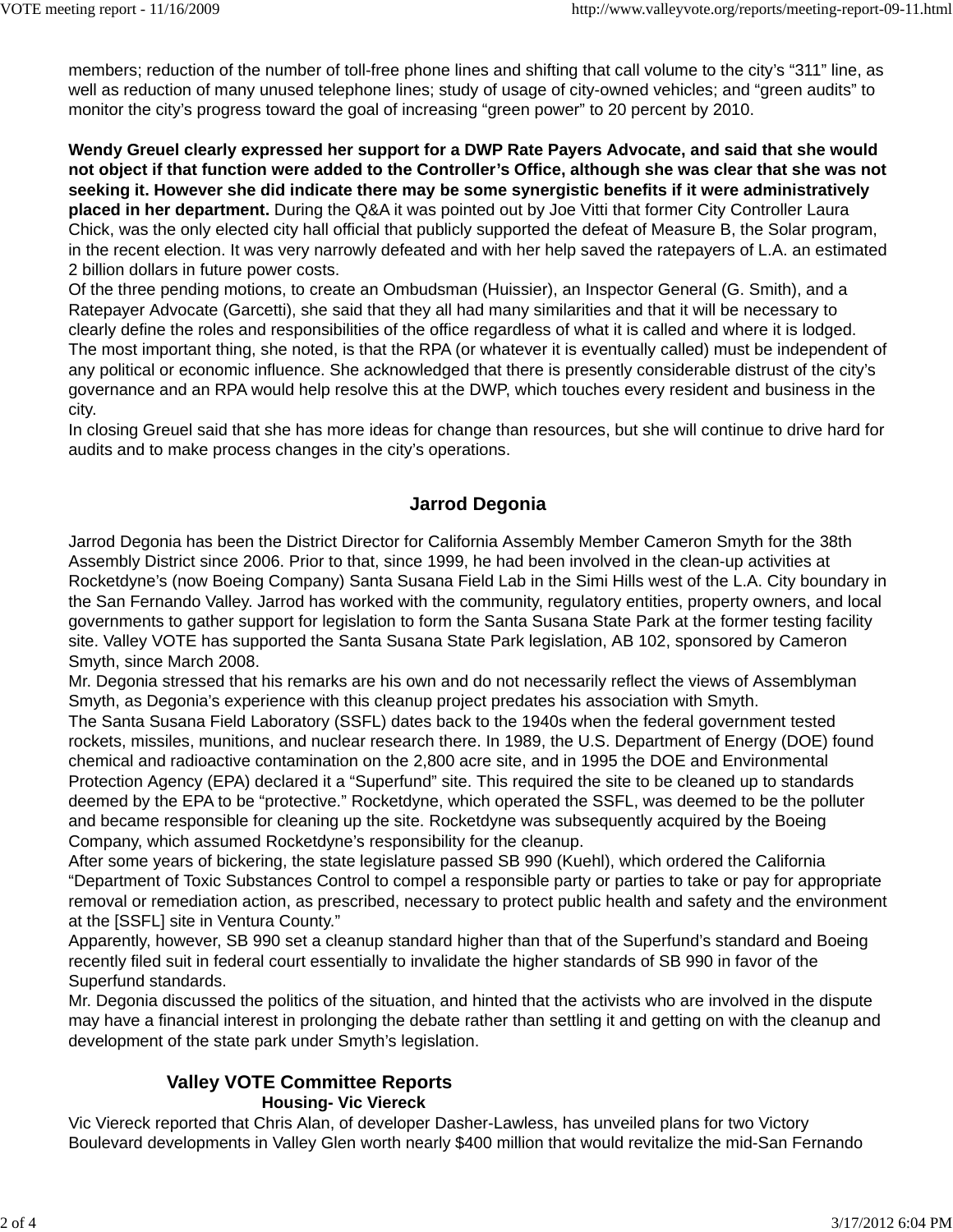Valley area with new commercial, residential, and retail space over the next several years. The projects – replete with Italian-inspired walkways, fountains, and a trolley – are expected to cover 16 acres on the north side of the boulevard between Ethel and Atoll avenues, marking the largest development in the community to date. Alan enlisted designer Richard Sawyer, who also designed developer Rick Caruso's popular open-air malls The Grove and The Commons, for the Victory Boulevard project. The \$85 million project will include 124 luxury condominiums and 114,000 square feet of retail space on 4.2 acres.

For the second project, The Plaza, Alan said the original plans include a business-class hotel and a movie theater on the 12.2-acre lot. But the development comes amid a citywide outcry over a growing shortage of affordable housing and Alan's first project – which razed five rent-controlled apartment buildings – will not include any so called affordable units. Alan's project will replace 72 apartments, which rented for about \$900 a month, with condos that were originally expected to sell for \$450,000 to \$600,000. "This (was) a blighted piece of property that was gang-infested," Alan said.

# **L.A. DWP's Strategic Plan - Richard Bort**

Richard Bort reported on the many shortcomings of the September 29, 2009 draft of the DWP's proposed Strategic Plan. The 183-page Power Point document, available on the DWP's website, was prepared by the Huron Consulting Group as a guide for a strategic planning workshop for the Board of Water and Power Commissioners. The document indicates that Huron Consulting received feedback from a wide range of constituencies. The strategic plan is very much a work in progress. Bort noted that this amateurish "Strategic Plan Workshop" document probably was taken from somebody's workbook on how to create a strategic plan, but it completely omits the traditional approach of evaluating the organization's strengths, weaknesses, opportunities, and threats (the well-known "SWOT" approach to strategic planning). "The DWP should be embarrassed," Bort said, "that it hasn't even had a Mission Statement; rather, it attempts to create a Mission Statement here, based on feedback from stakeholders."

Nowhere, however, is the goal discussed of providing water and power to its customers in a clean, efficient, and low cost manner. Instead, the document focuses on eight key issues in 105 pages including: New Priority – Environmental compliance and stability; Employees; Customer service; External relations; Financial; Security; Sustainable supply; Infrastructure

The document does get into some strategic issues in the "Financial" section, where it states its goals with respect to maintaining cost and rate competitiveness. And amazingly, on page 127 it calls for creation of a rate payer advocacy office!

# **LAWA - Denny Schneider**

Denny Schneider could not attend the meeting but Joe Vitti reported Denny's remarks to the attendees. LAX averted a major disaster on the "fixed" southern runway complex when a landing aircraft missed one on the ground by several feet. The FAA's pronouncement that the centerline taxiway precludes this was wrong. Runway status lights minimize these errors but the FAA guessed wrong on where to place them. Meanwhile the north complex, which the FAA is pushing hard to change, is operating safely.

Several upgrade projects, such as the Tom Bradley West expansion of the number of international gates and a new Central Utilities Plant to provide adequate power, air conditioning, and heating for LAX, are in progress along with fixes to baggage handling systems.

Many more of projects, "green lighted" four years ago by the "Settlement Agreement" remain stalled. The Consolidated Rental Car facility could dramatically improve LAX traveler experience by removing thousands of buses from the Central Terminal Area.

Van Nuys Airport – The creation of an FAA Federal Part 161 regulation request to limit aircraft at VNY is still in process. The Part 161 study by HMMH Company will justify rejection of all stage 2 (i.e., noisy) aircraft. Bob Hope Airport had objected to any reduction of aircraft coming to Van Nuys in the past, but has softened its stance since its own Part 161 to ban all nighttime flights was rejected by the FAA. Approval of a facilitator for a new VNY-Community Noise Roundtable was also approved.

## **DWP Up Date and the City Budget – Jack Humphreville**

During the week of October 12, two City Council motions were introduced supporting the formation of a Rate Payers Advocate to oversee the DWP. Eight Council members signed the motions and three more, including both CD 2 candidates, have endorsed the Rate Payers Advocate proposal; but it has NOT been endorsed by Councilmen LaBonge, Cardenas, Wesson, or Rosendahl at this time.